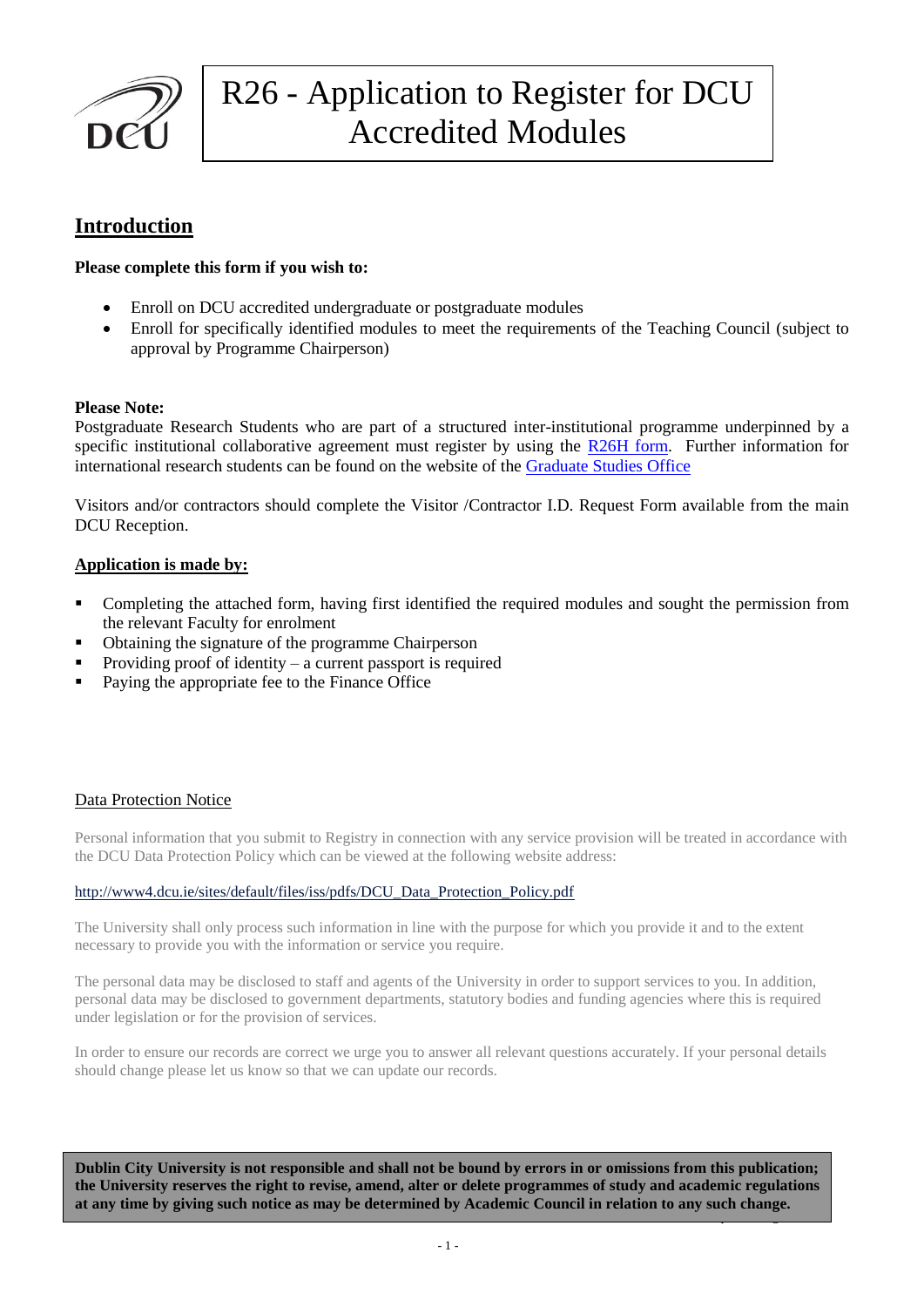

## **PLEASE TICK APPROPRIATE CATEGORY:**

1 Research students enrolling for module(s)

2 Student/Individual enrolling for module(s)

# **APPLICANT DETAILS**

 $\Box$ 

### **PLEASE COMPLETE IN BLOCK CAPITALS**

| <b>Home Address if different from above:</b>   |                                                                                                                                                                                                                             |
|------------------------------------------------|-----------------------------------------------------------------------------------------------------------------------------------------------------------------------------------------------------------------------------|
|                                                | Next of kin Details (to be contacted in case of emergency):                                                                                                                                                                 |
|                                                |                                                                                                                                                                                                                             |
|                                                |                                                                                                                                                                                                                             |
|                                                |                                                                                                                                                                                                                             |
| STUDENT DECLARATION:                           | I certify that the information given in this application is correct and I hereby undertake, if admitted as a student<br>member of Dublin City University, to observe and comply with all the regulations of the University. |
|                                                |                                                                                                                                                                                                                             |
| To be completed by Registry Office:            |                                                                                                                                                                                                                             |
| Identification Checked and Copy retained: Yes: |                                                                                                                                                                                                                             |
|                                                |                                                                                                                                                                                                                             |